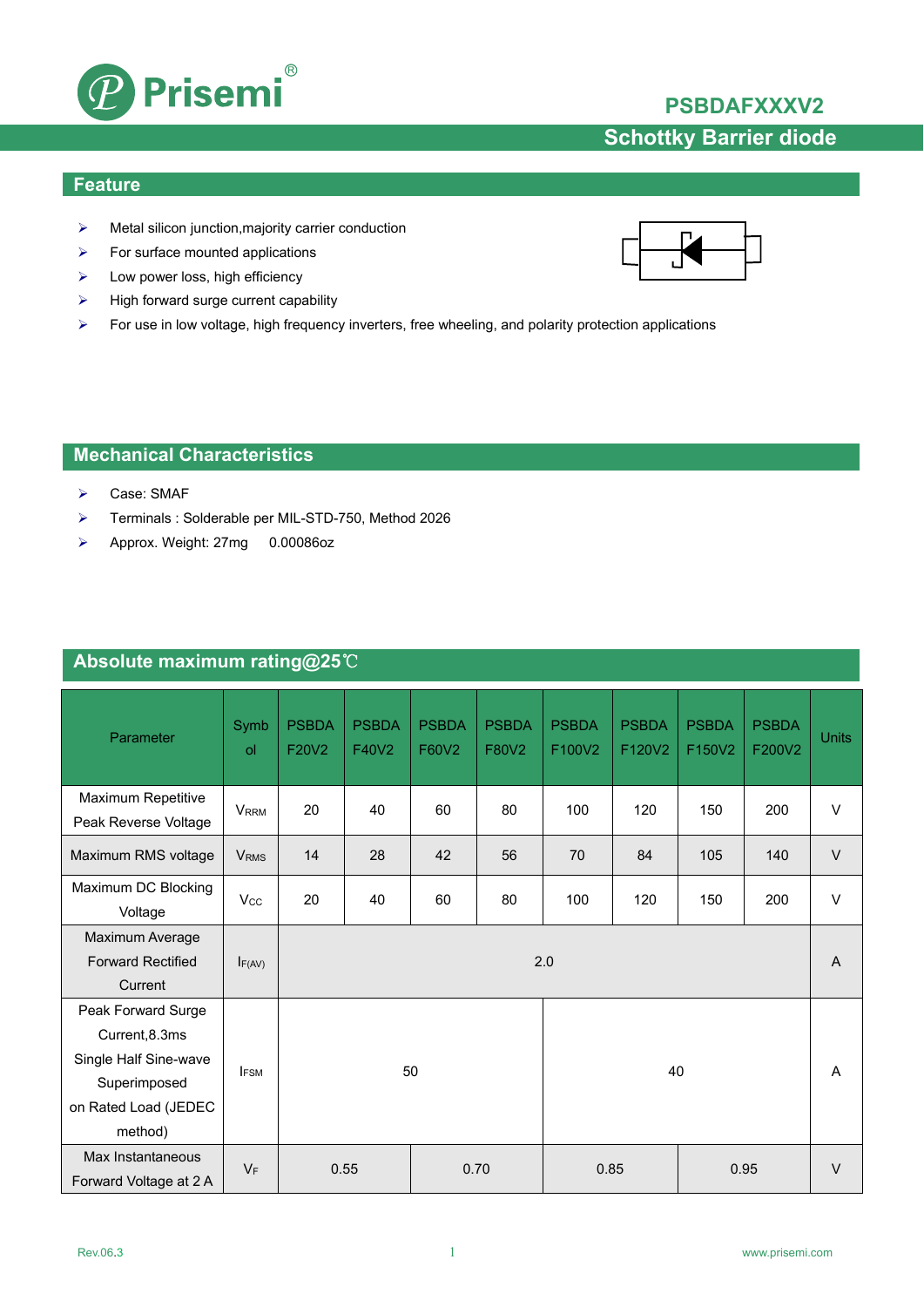# **Schottky Barrier diode PSBDAFXXXV2**

## **Absolute maximum rating@25**℃

| Parameter               | Symbol           | <b>PSBDA</b><br>F20V2 | <b>PSBDA</b><br>F40V2 | <b>PSBDA</b><br>F60V2 | <b>PSBDA</b><br>F80V2 | <b>PSBDA</b><br>F100V2 | <b>PSBDA</b><br>F120V2 | <b>PSBDA</b><br>F150V2 | <b>PSBDA</b><br>F200V2 | <b>Units</b> |
|-------------------------|------------------|-----------------------|-----------------------|-----------------------|-----------------------|------------------------|------------------------|------------------------|------------------------|--------------|
| Maximum DC              |                  |                       |                       |                       |                       |                        |                        |                        |                        |              |
| <b>Reverse Current</b>  |                  |                       |                       |                       |                       |                        |                        |                        |                        |              |
| Ta = $25^{\circ}$ C     | <b>I</b> R       | 0.5<br>10             |                       |                       |                       |                        | mA                     |                        |                        |              |
| at Rated DC             |                  |                       |                       |                       |                       |                        |                        |                        |                        |              |
| Reverse Voltage         |                  |                       |                       |                       |                       |                        |                        |                        |                        |              |
| Ta = $100^{\circ}$ C    |                  |                       |                       |                       |                       |                        |                        |                        |                        |              |
| <b>Typical Junction</b> |                  |                       |                       |                       |                       |                        |                        |                        |                        | pF           |
| Capacitance 1)          | $C_j$            | 220                   |                       |                       | 80                    |                        |                        |                        |                        |              |
| Operating Junction      |                  |                       |                       |                       |                       |                        |                        |                        |                        |              |
| Temperature             | $T_{j}$          | $-55 - +125$          |                       |                       |                       |                        |                        |                        |                        | $^{\circ}$ C |
| Range                   |                  |                       |                       |                       |                       |                        |                        |                        |                        |              |
| Storage                 |                  |                       |                       |                       |                       |                        |                        |                        |                        |              |
| Temperature             | $T_{\text{stg}}$ | $-55$ ~+150           |                       |                       |                       |                        |                        |                        | $^{\circ}$ C           |              |
| Range                   |                  |                       |                       |                       |                       |                        |                        |                        |                        |              |

## **Typical Characteristics**



### Fig.1 Forward Current Derating Curve

Fig.2 Typical Reverse Characteristics

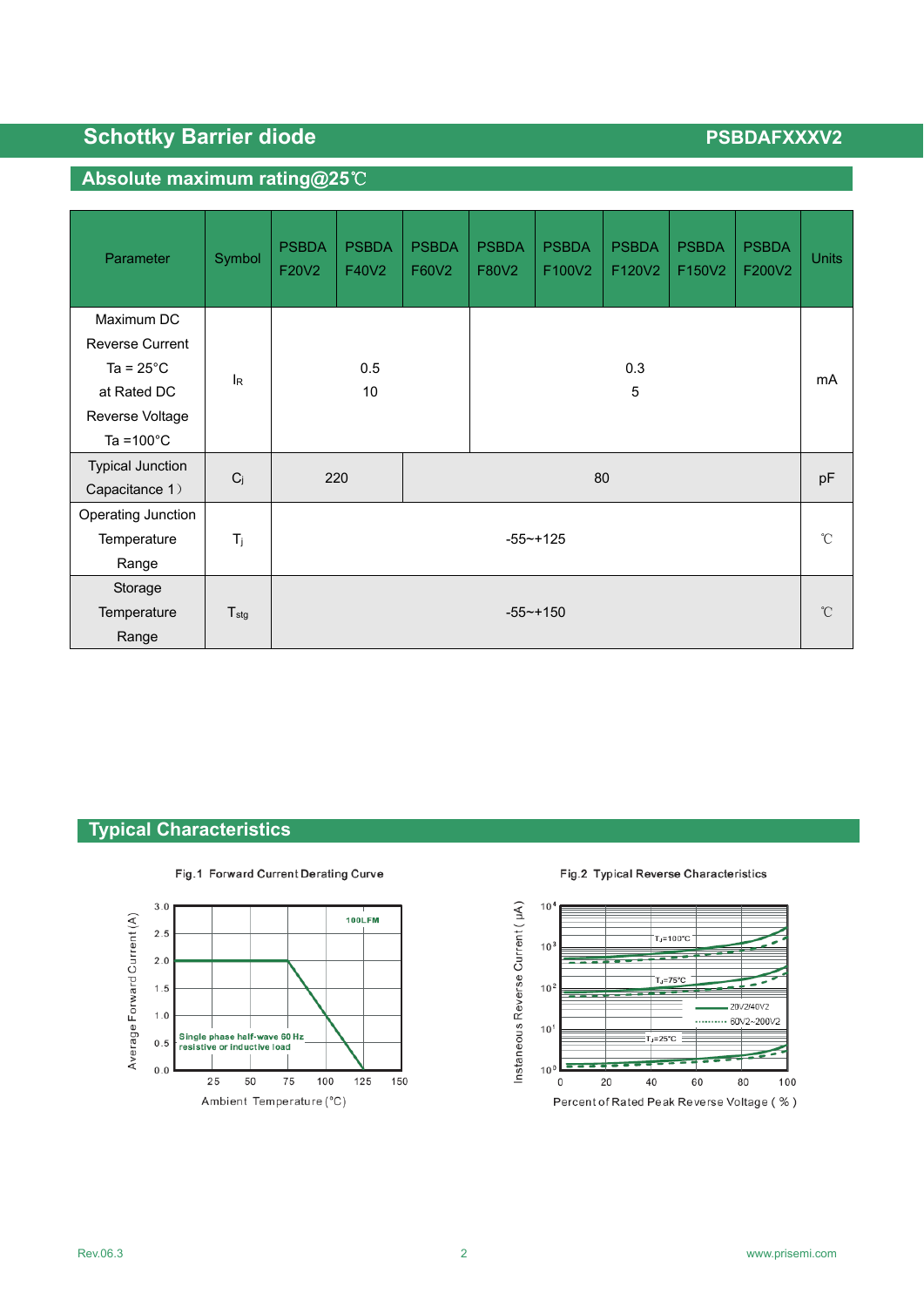## **Schottky Barrier diode PSBDAFXXXV2**

#### Fig.3 Typical Forward Characteristic

### Fig.4 Typical Junction Capacitance







### **Solder Reflow Recommendation**



Remark: Pb free for 260℃; Pb for 245℃.



Reverse Voltage (V)

 $10$ 

100

 $\perp \perp \perp$ 20V2/40V2

60V2~200V2  $111111$ 

 $\mathbf 1$ 

Junction Capacitance (pF)

50

20

 $10$ 

 $0.1$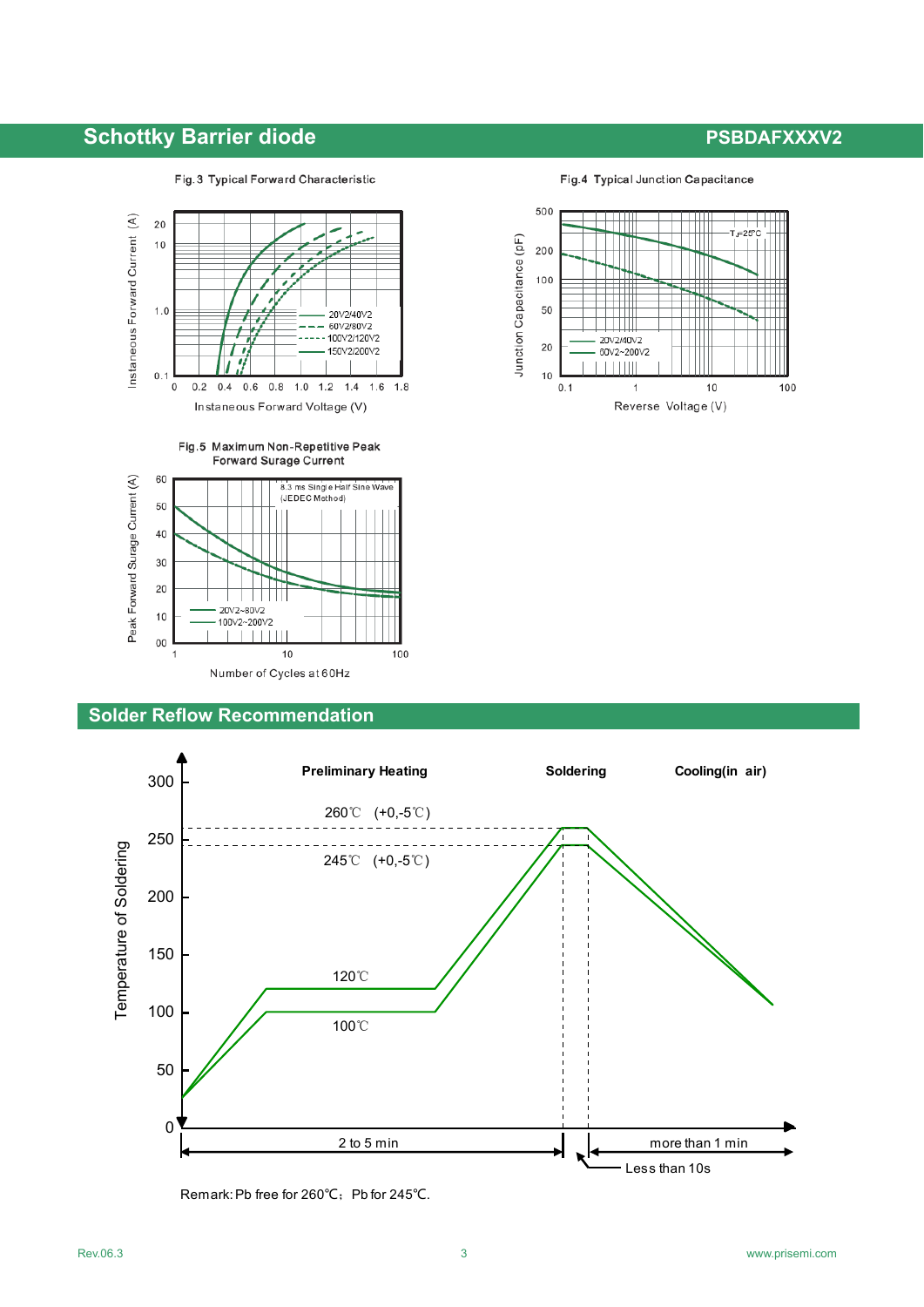# **Schottky Barrier diode PSBDAFXXXV2**

## **Product dimension (SMAF)**



| ⊶<br> |
|-------|
|       |



Bottom View

| <b>UNIT</b> |     | А   | с    | D   | Е   | e   | g   | $H_{E}$ |    |
|-------------|-----|-----|------|-----|-----|-----|-----|---------|----|
| mm          | max | 1.3 | 0.23 | 3.7 | 2.7 | 1.6 | 1.3 | 4.9     |    |
|             | min | 0.9 | 0.18 | 3.3 | 2.4 | 1.3 | 1.0 | 4.4     | 7° |
| mil         | max | 51  | 9.1  | 146 | 106 | 63  | 51  | 193     |    |
|             | min | 35  | 7.1  | 130 | 94  | 51  | 39  | 173     |    |

# The recommended mounting pad size



unit: Album and Album and Album and Album and Album and Album and Album and Album and Album and Album and Albu  $\frac{mm}{ }$ (mil)

## **Ordering information**

| Device      | Package        | <b>Shipping</b>   |  |  |
|-------------|----------------|-------------------|--|--|
| PSBDAFXXXV2 | SMAF (Pb-Free) | 3000/ Tape & Reel |  |  |